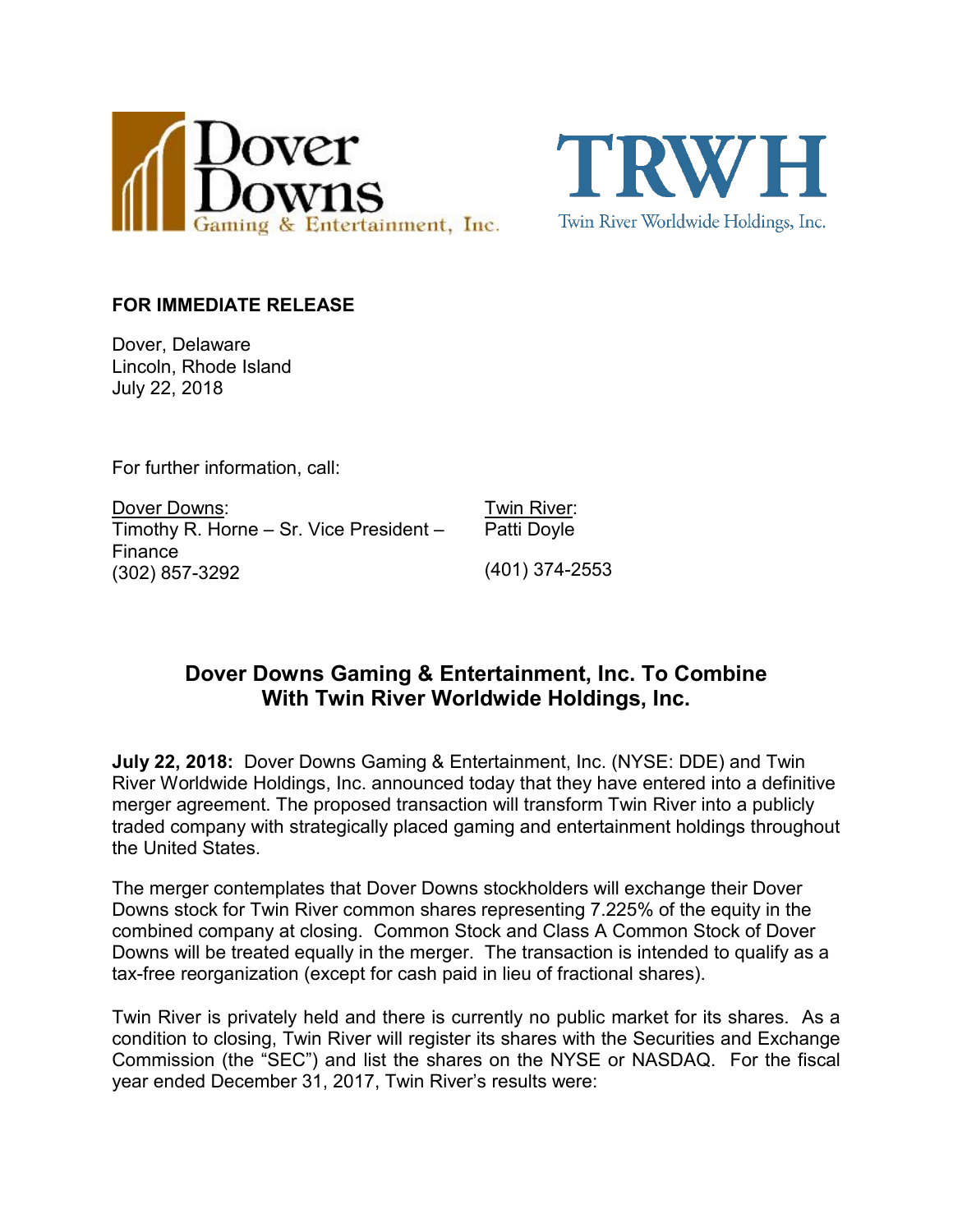| Net revenue                              | \$428.8 million |
|------------------------------------------|-----------------|
| Income before provision for income taxes | \$102.2 million |
| Net income                               | \$63.5 million  |
| <b>Adjusted EBITDA</b>                   | \$167.2 million |
| <b>EBITDA</b>                            | \$160.7 million |
| <b>Basic EPS</b>                         | \$6.63/share    |
| <b>Diluted EPS</b>                       | \$6.59/share    |

Adjusted EBITDA and EBITDA are non-GAAP financial measures. See "Non-GAAP Financial Measures." As of March 31, 2018, Twin River's GAAP debt was \$381.4 million, unrestricted cash and cash equivalents were \$64.8 million and primary shares outstanding were 9.582 million.

The number of Twin River shares to be issued will be calculated based on each company's fully diluted share count at closing. Based on each company's share count as of the date hereof, each share of Dover Downs stock would be exchanged for 0.0225 shares of Twin River stock. Twin River contemplates effecting a stock split prior to closing intended to bring its stock price to a marketable trading range, which would result in a corresponding adjustment to the exchange ratio. Twin River also currently intends to initiate a tender offer or other form of return of capital transaction after the closing. The amount and terms will be determined at that time and be based upon prevailing market conditions, Twin River's financial condition and prospects and other factors.

Dover Downs' President and CEO, Denis McGlynn stated, "Becoming part of Twin River is transformational for us. We have been impressed with the depth and talent of the Twin River organization and their operational capabilities. We believe this transaction will help us grow our business, invest in our people and our facilities and compete more effectively given changes in gaming on the horizon. We expect to see many positive benefits for the State, the Delaware Lottery and our employees and stockholders."

Jeffrey W. Rollins, a director and member of the Audit Committee of Dover Downs is expected to join the Twin River Board of Directors post-closing, pending regulatory approval.

A committee of the Board of Directors of Dover Downs comprised of non-executive, independent directors unanimously determined that the transaction is fair to, and in the best interests of, Dover Downs and its stockholders. The Dover Downs Board of Directors has also unanimously approved the transaction, and has recommended that Dover Downs' stockholders approve the merger. Houlihan Lokey Capital, Inc. provided a fairness opinion to the Dover Downs Board of Directors in connection with the transaction. All directors and executive officers of Dover Downs executed a Voting Agreement by which they agree to vote in favor of the merger, subject to the terms and conditions set forth in the agreement. The approval of a majority of Dover Downs' unaffiliated stockholders is a condition to closing.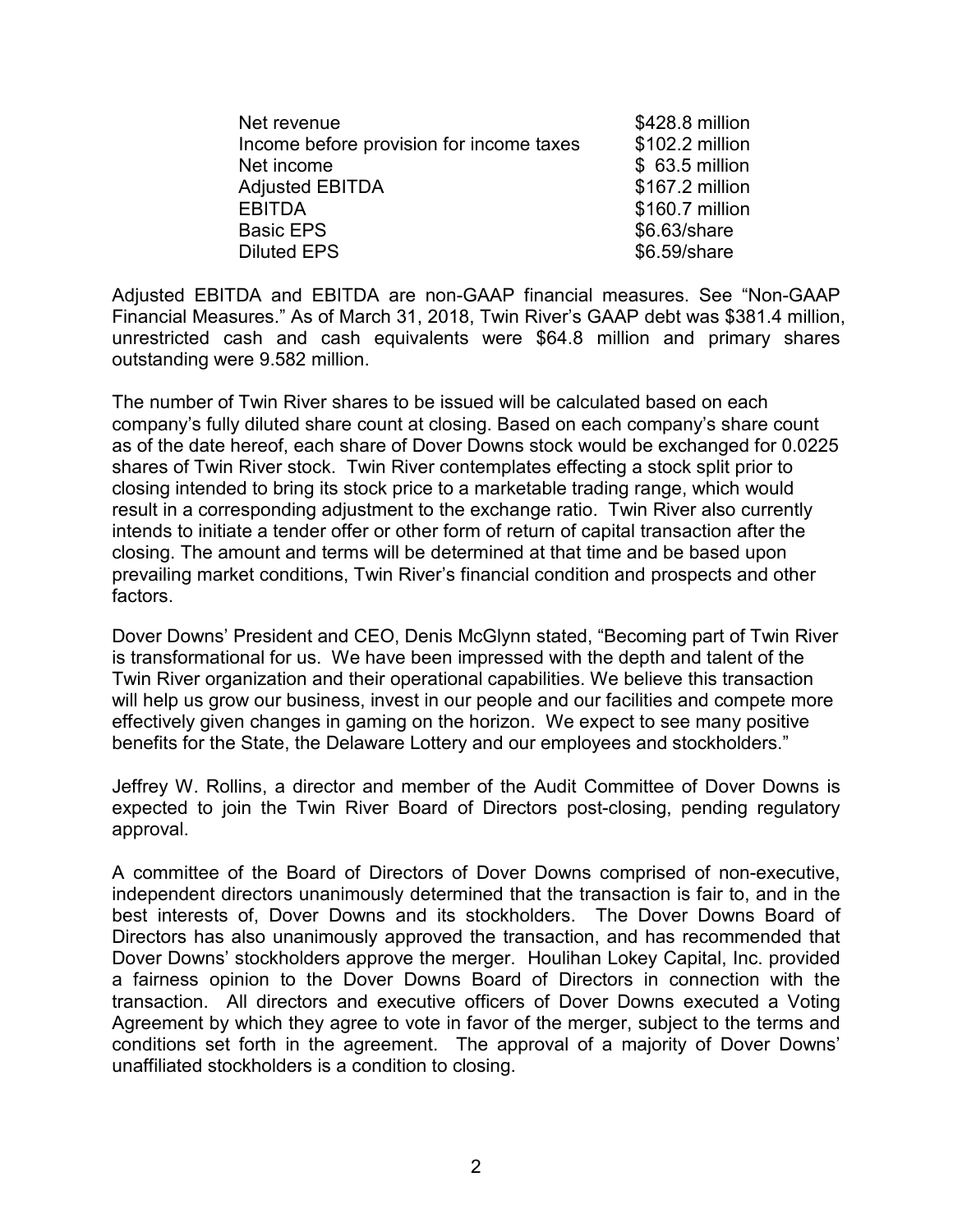Twin River Executive Chairman John E. Taylor, Jr. said, "We're excited about the many benefits we believe we will realize from the combination. Dover Downs and its team are experienced in not only brick and mortar casino operations, but in sports betting, which we think will be helpful as we introduce that amenity at our properties, and in the online gaming sector which continues to evolve nationwide. Equally important, we see real opportunities to grow the Dover Downs business through investment in its people and facilities, similar to what we have achieved with our other assets over the past several years."

Taylor continued, "We've been focused on growing the overall business for some time now as a means to create greater shareholder value, expand our geographic footprint to achieve financial economies and strengthen our financial position. This merger should well position us to achieve all three objectives in a context in which existing shareholders of Twin River who desire it could obtain liquidity."

He concluded, "We're grateful for the strong partnership we enjoy with the State of Rhode Island at our flagship property, and we look forward to working equally effectively with the State of Delaware in maximizing the potential of Dover Downs."

The merger would provide a physical presence for Twin River in the Mid-Atlantic region, a new geographic market. Twin River already operates assets in the South (Biloxi, Mississippi), West (Aurora, Colorado) and Northeast (Lincoln and Tiverton, Rhode Island (opening shortly)) regions.

The consummation of the merger is also subject to regulatory approvals and other customary closing conditions.

Dover Downs was advised by Citizens Capital Markets as financial advisor and Drinker Biddle & Reath LLP as legal counsel. Twin River's financial advisors were Moelis & Company LLC and Stifel and its counsel was Jones Day.

## **Conference Call**

Dover Downs and Twin River will host a joint conference call on Monday, July 23, 2018 at 8:30 a.m. Eastern time to discuss the proposed transaction. The toll-free number to call for this teleconference is (888) 942-8617 (international callers should use (312) 470- 7398) / participant passcode 2760440. An investor presentation will be available before such call as an exhibit to a Form 8-K that Dover Downs will file with the SEC.

## **Additional Information and Where to Find It**

In connection with the proposed transaction, Dover Downs and Twin River will file with the SEC a registration statement on Form S-4 that will include a combined proxy statement/prospectus. This communication is not a substitute for any proxy statement, registration statement, prospectus or other documents Dover Downs and/or Twin River may file with the SEC in connection with the proposed transaction. INVESTORS ARE URGED TO READ CAREFULLY AND IN THEIR ENTIRETY THESE DOCUMENTS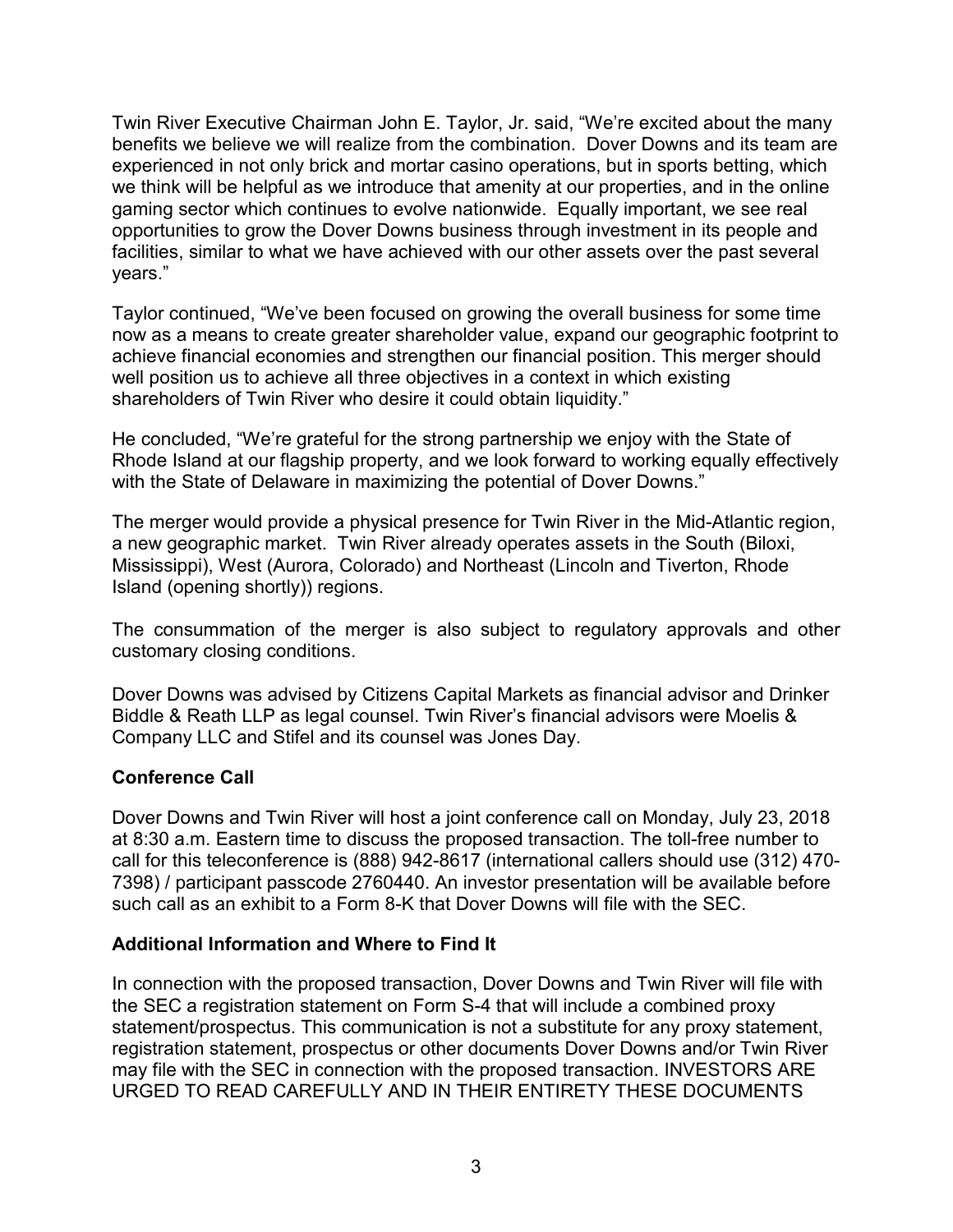WHEN THEY BECOME AVAILABLE, ANY AMENDMENTS OR SUPPLEMENTS TO THESE DOCUMENTS AND OTHER DOCUMENTS FILED BY DOVER DOWNS OR TWIN RIVER WITH THE SEC IN CONNECTION WITH THE PROPOSED TRANSACTION BECAUSE THESE DOCUMENTS WILL CONTAIN IMPORTANT INFORMATION. Investors will be able to obtain free copies of these materials and other documents filed with the SEC by Dover Downs and/or Twin River through the website maintained by the SEC at www.sec.gov. Investors will also be able to obtain free copies of the documents filed by Dover Downs and/or Twin River with the SEC from the respective companies by directing a written request to Dover Downs at Dover Downs Gaming & Entertainment, Inc., 1131 North DuPont Highway, Dover, Delaware 19901 or by calling (302) 857-3292, or contact Twin River at Twin River Worldwide Holdings, Inc., 100 Twin River Road, Lincoln, RI 02865 or by calling (401) 374-2553.

## **No Offer or Solicitation**

This communication is for informational purposes only and not intended to and does not constitute an offer to subscribe for, buy or sell, the solicitation of an offer to subscribe for, buy or sell or an invitation to subscribe for, buy or sell any securities or the solicitation of any vote or approval in any jurisdiction pursuant to, or in connection with, the proposed transaction or otherwise, nor will there be any sale, issuance or transfer of securities in any jurisdiction in contravention of applicable law. No offer of securities will be made except by means of a prospectus meeting the requirements of Section 10 of the Securities Act of 1933, as amended (the "Securities Act"), and otherwise in accordance with applicable law.

## **Participants in the Solicitation**

This communication is not a solicitation of a proxy from any investor. Dover Downs, Twin River, their respective directors, executive officers and other members of their management and employees may be deemed to be participants in the solicitation of proxies from stockholders of Dover Downs in connection with the proposed transaction. Information regarding the persons who may, under the rules of the SEC, be deemed participants in the solicitation of proxies in connection with the proposed transaction, including a description of their direct or indirect interests, by security holdings or otherwise, will be set forth in the relevant materials when filed with the SEC. Information regarding the directors and executive officers of Dover Downs is contained in Dover Downs' proxy statement for its 2018 annual meeting of stockholders, filed with the SEC on March 29, 2018, its annual report on Form 10-K for the year ended December 31, 2017, which was filed with the SEC on March 1, 2018, its quarterly report on Form 10-Q for the quarter ended March 31, 2018, which was filed with the SEC on May 11, 2018 and certain of its current reports filed on Form 8-K. These documents can be obtained free of charge from the sources indicated above.

#### **About Dover Downs**

Owned by Dover Downs Gaming & Entertainment, Inc. (NYSE: DDE), Dover Downs Hotel & Casino® is a premier gaming and entertainment resort destination in the Mid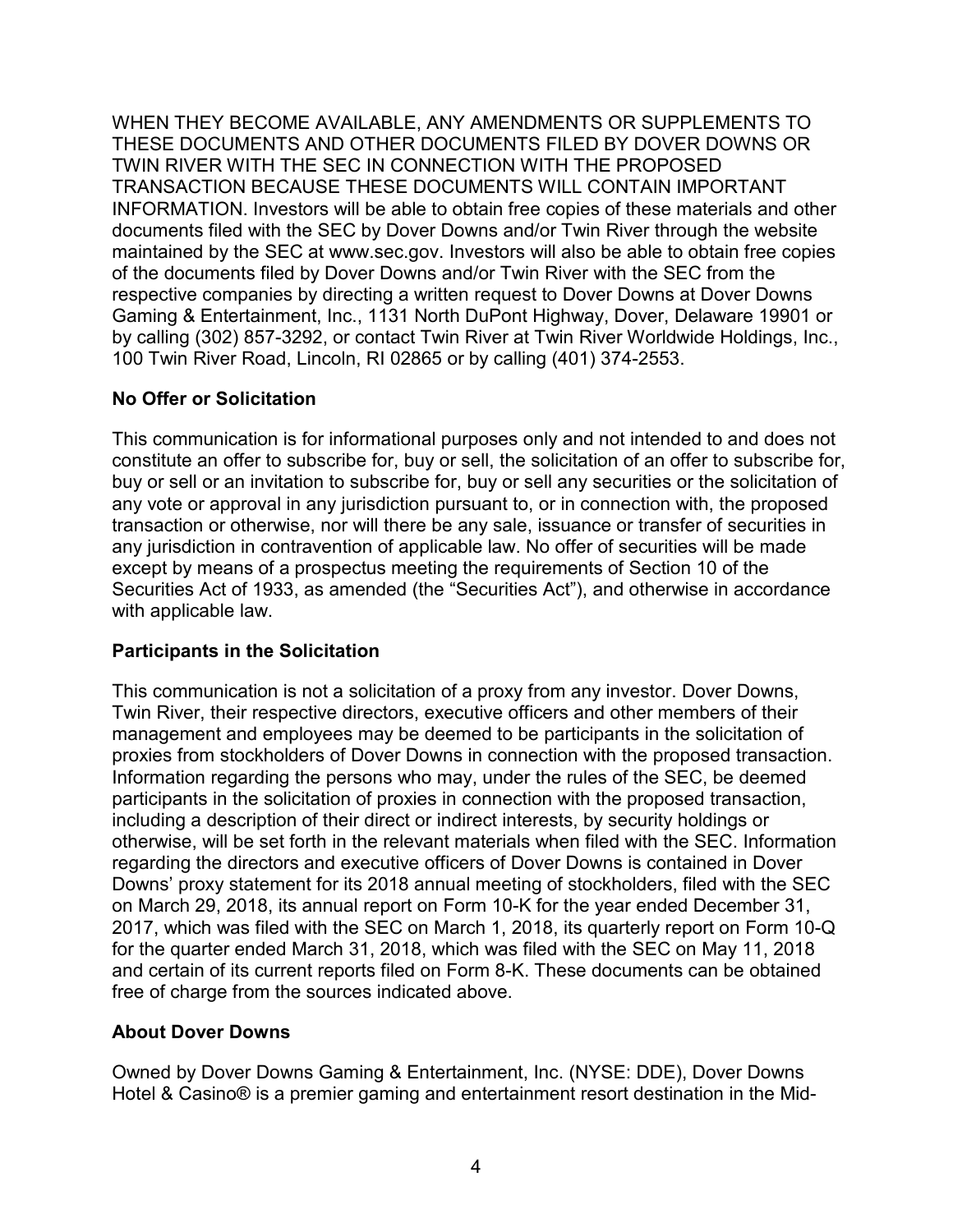Atlantic region. Gaming operations consist of approximately 2,200 slots, a full complement of table games, including poker, and a newly expanded race and sports book taking single game wagers on professional and college sports. The AAA-rated Four Diamond hotel is Delaware's largest with 500 luxurious rooms/suites and amenities including a full-service spa/salon, concert hall and 41,500 sq. ft. of multi-use event space. Live, world-class harness racing is featured November through April, and horse racing is simulcast year-round. Additional property amenities include multiple restaurants from fine dining to casual fare, bars/lounges and retail shops. For more information, please visit [www.doverdowns.com.](http://www.doverdowns.com/)

### **About Twin River Worldwide Holdings, Inc.**

Twin River owns and manages two casinos in Rhode Island, one in Biloxi, Mississippi as well as a Colorado horse racetrack with OTB licenses. Twin River's flagship casino, Twin River Casino, is located in Lincoln, Rhode Island and offers 162,000 square feet of gaming space on two floors with 4,220 VLTs and 119 table games, including a poker room. It shortly will open a 136-room amenity hotel. Simulcast is offered, and sports betting is scheduled to debut in Q4 2018. Twin River also owns and manages Newport Grand Casino in Newport, Rhode Island, which will close in late August when Tiverton Casino Hotel opens on September 1, 2018. The new casino will feature 1,000 VLTs, 32 table games and an 83-room hotel. In Mississippi, Twin River owns and operates the Hard Rock Hotel & Casino in Biloxi which features 1,200 VLTs, 52 table games and a 479-room hotel. Arapahoe Park in Aurora, Colorado offers live horse racing, a racebook and owns 13 OTB licenses.

For more information, visit [www.twinrivermanagementgroup.com.](http://www.twinrivermanagementgroup.com/)

## **Caution Concerning Forward-Looking Statements**

This communication contains "forward-looking" statements as that term is defined in Section 27A of the Securities Act and Section 21E of the Securities Exchange Act of 1934, as amended by the Private Securities Litigation Reform Act of 1995, including statements regarding the proposed transaction between Dover Downs and Twin River and other corporate actions. All statements, other than historical facts, including statements regarding the expected timing and structure of the proposed transaction, the ability of the parties to complete the proposed transaction considering the various closing conditions, the expected benefits of the proposed transaction, including future financial and operating results, the tax consequences of the proposed transaction and the combined company's plans, objectives, expectations and intentions, legal, economic and regulatory conditions and any assumptions underlying any of the foregoing, are forward-looking statements.

Forward-looking statements concern future circumstances and results and other statements that are not historical facts and are sometimes identified by the words "may," "will," "should," "potential," "intend," "expect," "endeavor," "seek," "anticipate," "estimate," "overestimate," "underestimate," "believe," "could," "project," "predict," "continue," "target" or other similar words or expressions. Forward-looking statements are based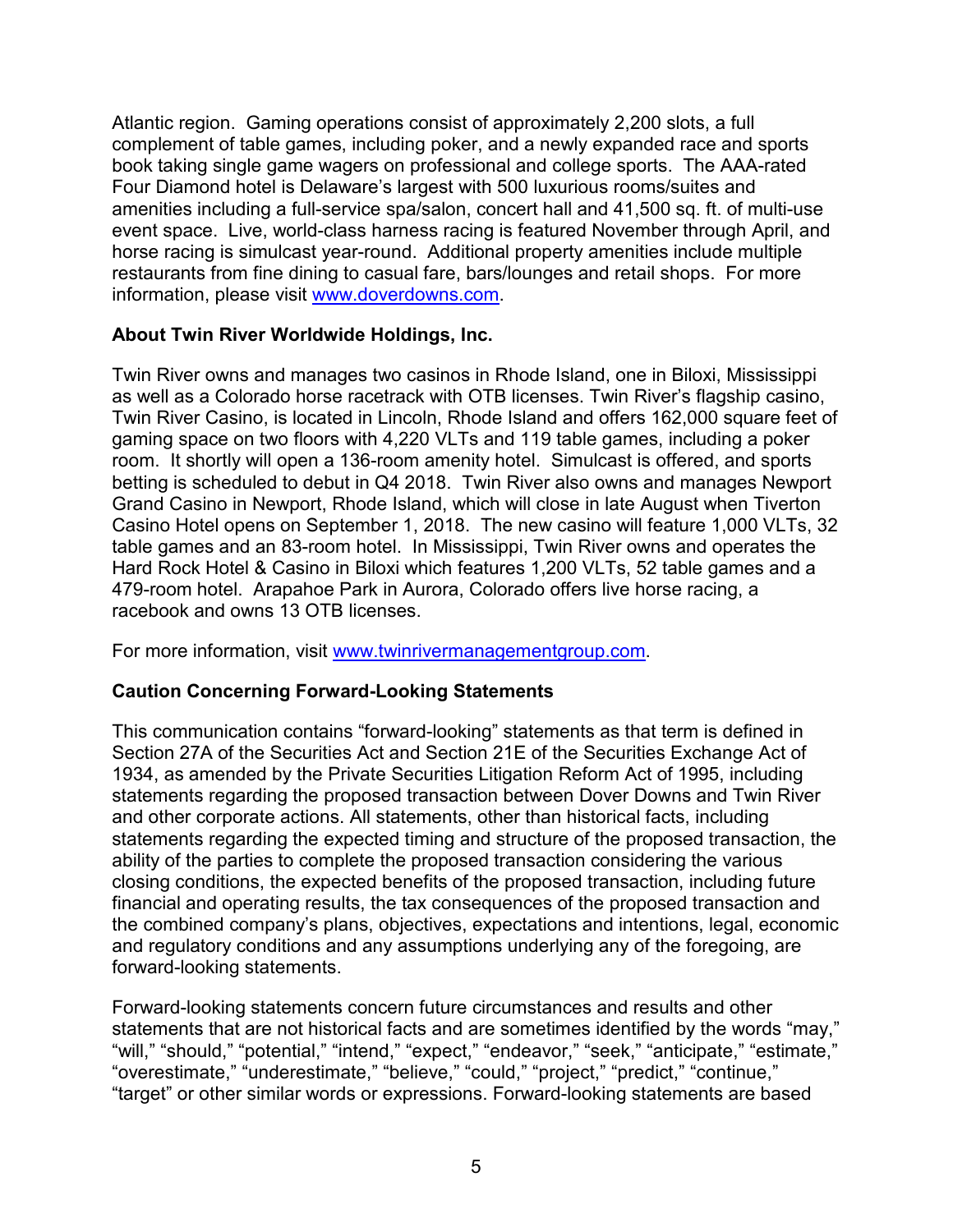upon current plans, estimates and expectations that are subject to risks, uncertainties and assumptions. Should one or more of these risks or uncertainties materialize, or should underlying assumptions prove incorrect, actual results may vary materially from those indicated or anticipated by such forward-looking statements. The inclusion of such statements should not be regarded as a representation that such plans, estimates or expectations will be achieved. Important factors that could cause actual results to differ materially from such plans, estimates or expectations include, among others, (1) that one or more closing conditions to the transaction, including certain regulatory approvals, may not be satisfied or waived, on a timely basis or otherwise, including that a governmental entity may prohibit, delay or refuse to grant approval for the consummation of the proposed transaction, may require conditions, limitations or restrictions in connection with such approvals or that the required approvals by the stockholders of Dover Downs may not be obtained; (2) the risk that the proposed transaction may not be completed on the terms or in the time frame expected by Dover Downs or Twin River, or at all; (3) unexpected costs, charges or expenses resulting from the proposed transaction; (4) uncertainty of the expected financial performance of the combined company following completion of the proposed transaction; (5) failure to realize the anticipated benefits of the proposed transaction, including as a result of any delay in completing the proposed transaction or integrating the businesses of Dover Downs and Twin River; (6) the ability of the combined company to implement its business strategy; (7) difficulties and delays in achieving revenue and cost synergies of the combined company; (8) the consummation, timing and terms of any stock split, tender offer or similar transaction; (9) the inability to retain and hire key personnel; (10) the occurrence of any event that could give rise to the termination of the proposed transaction; (11) the risk that stockholder litigation in connection with the proposed transaction or other settlements or investigations may affect the timing or occurrence of the proposed transaction or result in significant costs of defense, indemnification and/or liability; (12) evolving legal, regulatory and tax regimes; (13) changes in general economic and/or industry specific conditions; (14) actions by third parties, including government agencies; and (15) other risk factors as detailed from time to time in Dover Downs' reports filed with the SEC, including Dover Downs' annual report on Form 10-K, quarterly reports on Form 10-Q, current reports on Form 8-K and other documents filed with the SEC and those that will be included in the combined proxy statement/prospectus to be filed with the SEC in connection with the proposed transaction. The foregoing list of important factors is not exclusive.

Any forward-looking statements speak only as of the date of this communication. Neither Dover Downs nor Twin River undertakes any obligation to update any forwardlooking statements, whether as a result of new information or development, future events or otherwise, except as required by law. Readers are cautioned not to place undue reliance on any of these forward-looking statements.

#### **Non-GAAP Financial Measures**

Twin River's management uses the following non-GAAP financial measures in conjunction with its GAAP financial measures: EBITDA and adjusted EBITDA.